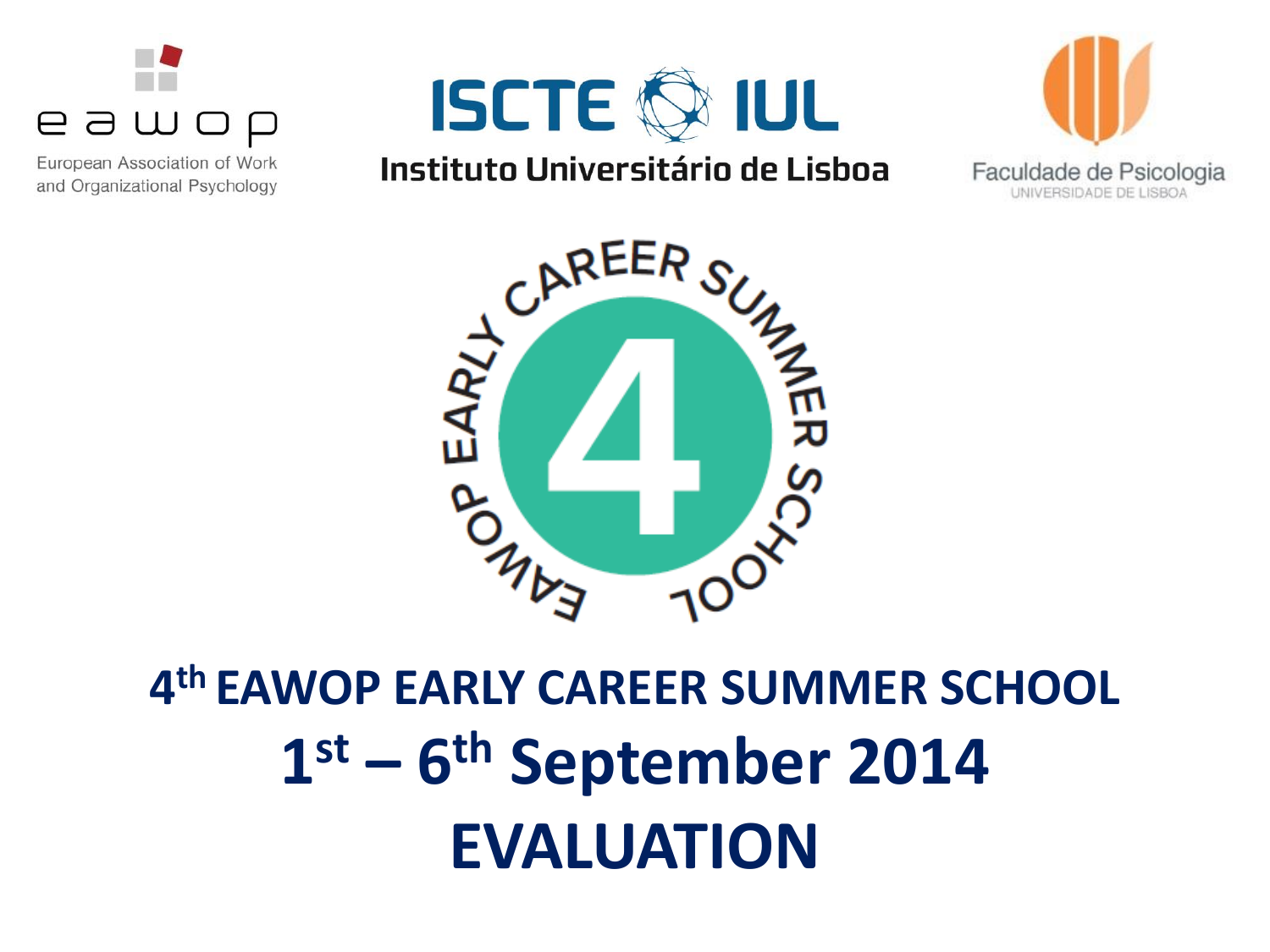



# **Participants**

• **34 participants from 16 countries**







Austria Belgium Chezc Republic Finland France Germany Greece Italia Lituania **Netherlands** Portugal Romania Spain Sweeden **Turkey** UK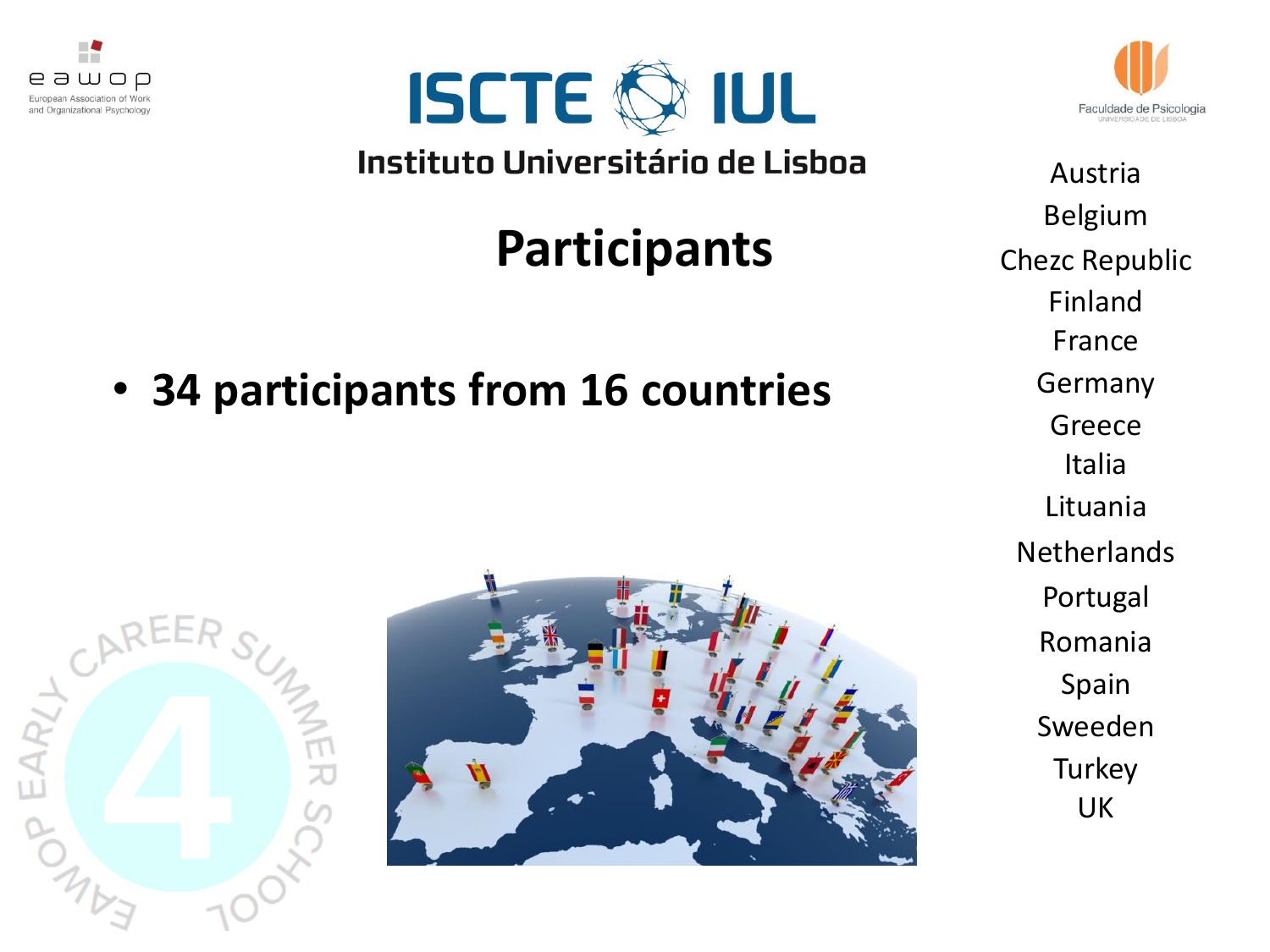





# **Senior Scholars**

• **6 Senior Invited Scholars**



of Organizational

António Caetano (Professor

Psychology, ISCTE – Instituto

Universitário de Lisboa)





## Wedn.



John Mathieu (Professor & Cizik Chair in Management at University of Connecticut, US)

# **Thurs:**

Jacqueline Coyle-Shapiro (Head of EROB Group, Department of Management at London School of Economics, UK)



Organizations Department at

## Thurs.

Rámon Rico (Professor of Social Psychology at Universidad Autonoma de Madrid, SP)



Wedn.



Michael West (Professor of Organizational Psychology at Lancaster University; NHS Leadership Academy Programme Steering Group, UK)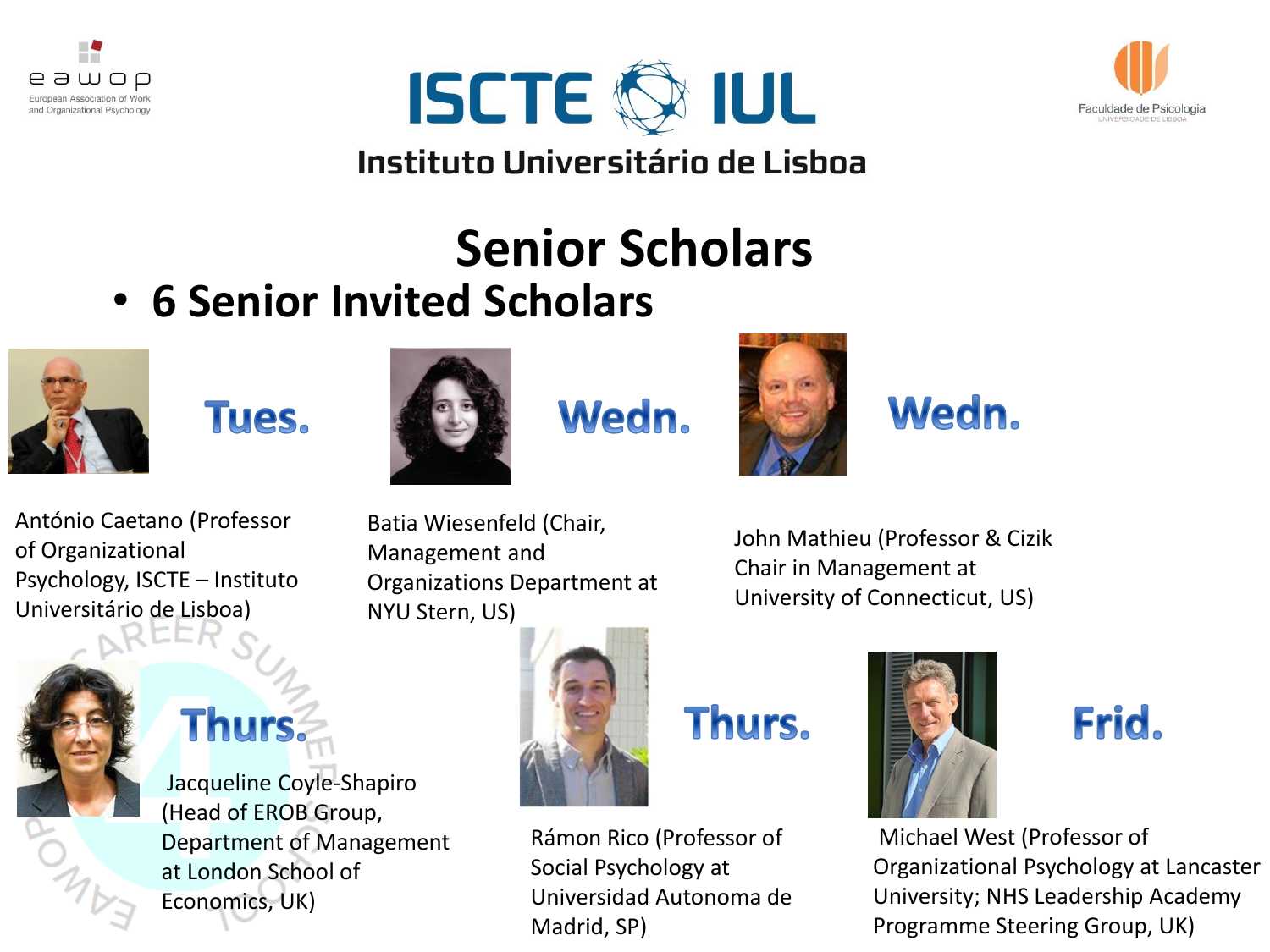





## **Senior Scholars**

• **1 Invited Research Funding Manager**



### Thurs.



Margarida Trindade *Research Funding Manager BRU-IUL (Business Research*   $rac{B_{h}}{L}$ *Unit*) **BANKS** 

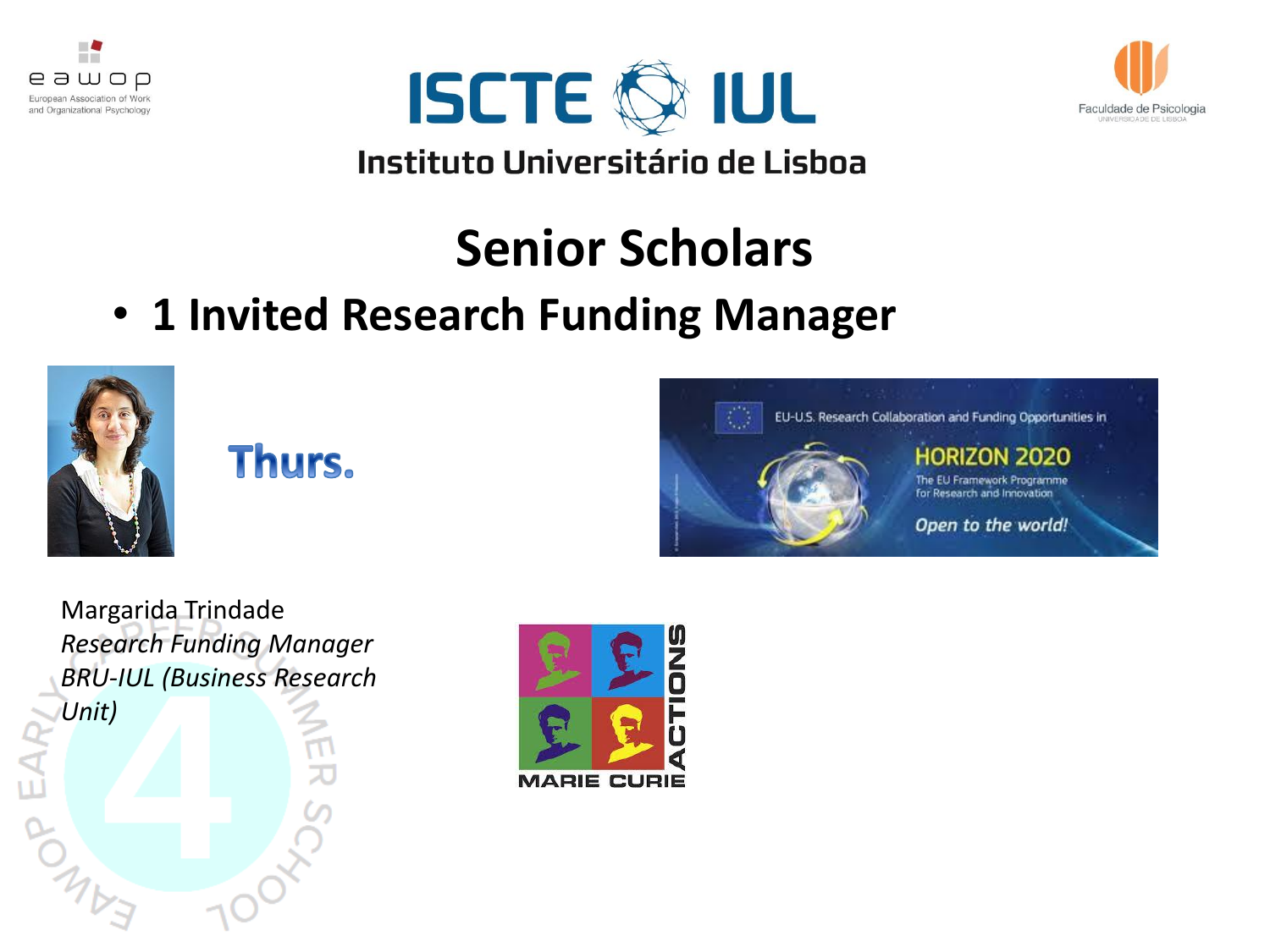





## **SCIENTIFIC PROGRAMME ACTIVITIES**

### • **6 different activities**

**6 Keynote Sessions 1 Workshop Interactive Poster Presentation Group sessions with senior scholars Group work meetings Presentation of the Group Research Projects**

### • **Participants organized in 4 Groups according to research interests**

**YELLOW TEAM BLUE TEAM GREEN TEAM ORANGE TEAM**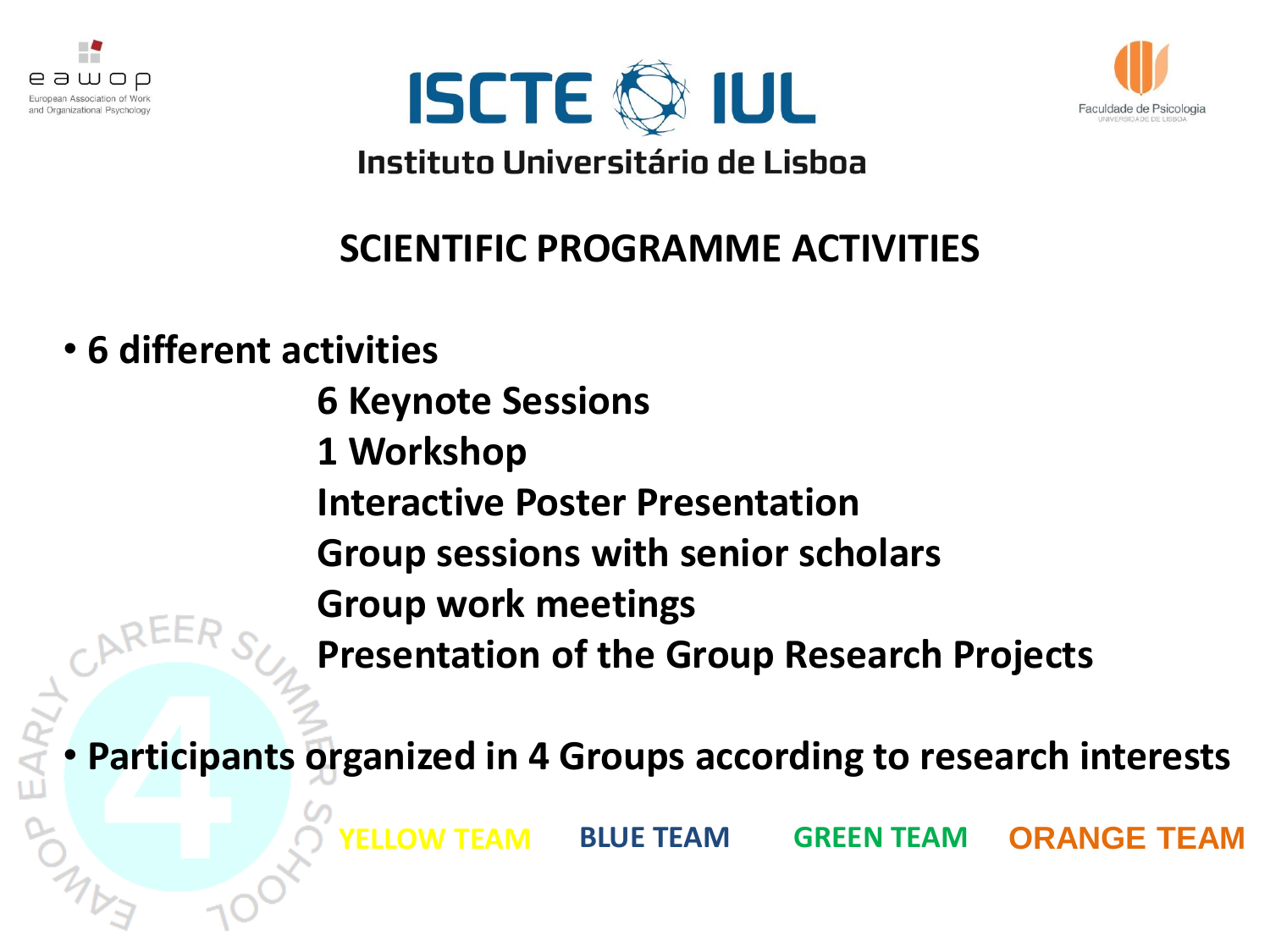





## **SOCIAL PROGRAMME**



#### Tues.

*José Maria da Fonseca Caves SECIL Factory*

**JOSE MARIA DA FONSECA** 

## Wedn.

dinner - *very typical* fish





**KEEP CALM AND WORK HARD PLAY HARD** 

## Thurs.



## Frid.

*Great Quizz Dinner in a Beach restaurant Goodbye Party Summer School Awards*

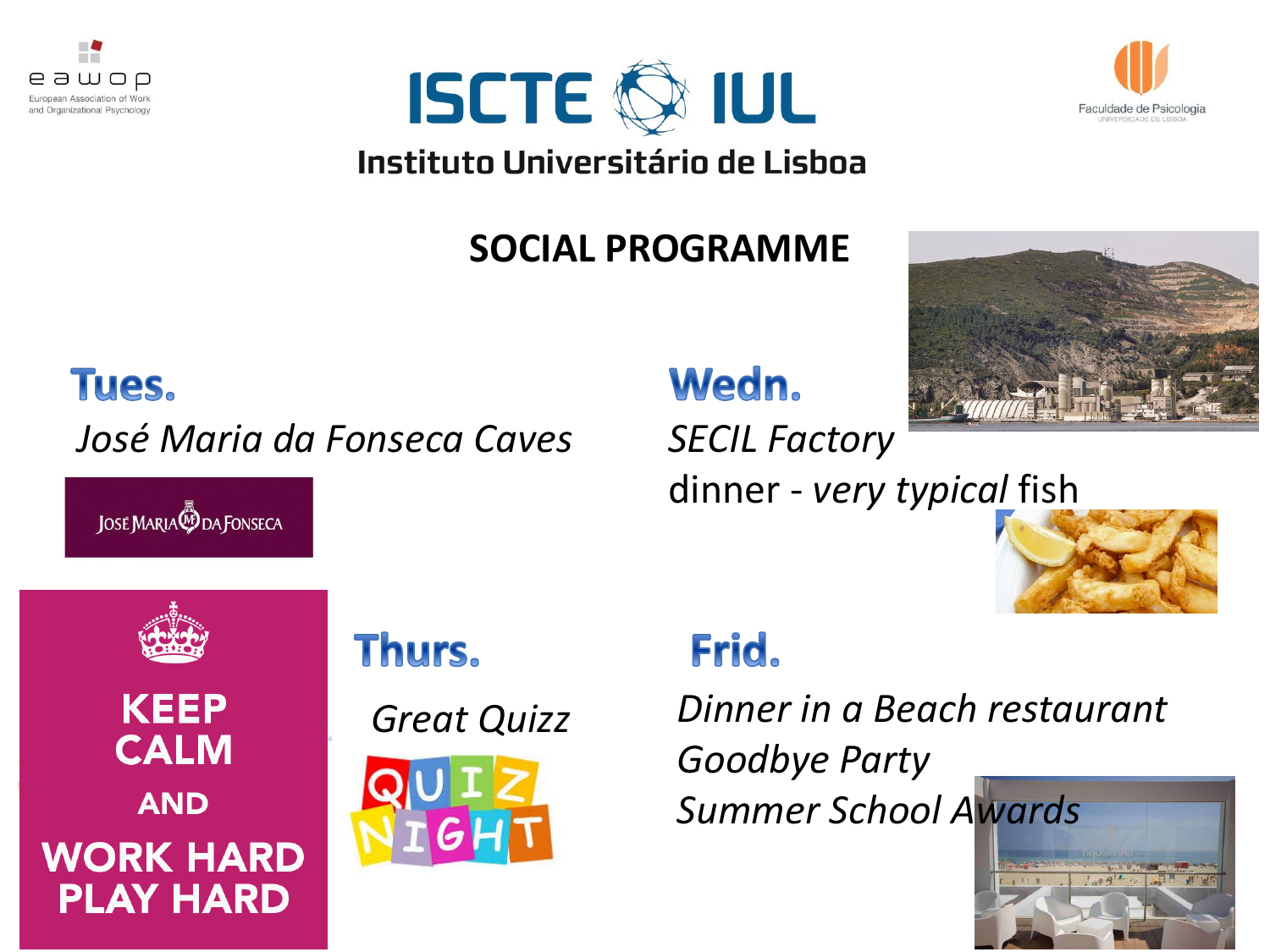## **PROGRAMME DETAIL**

| $1st$ Sep   Mond.      | $2nd$ Sep   Tues.                                                                                          | 3rd Sep   Wedn.                                                                                                                          | $4th$ Sep   Thurs.                                                                                                     | 5th Sep   Frid.                                                                                                                                | 6th Sep   Sat.                              |
|------------------------|------------------------------------------------------------------------------------------------------------|------------------------------------------------------------------------------------------------------------------------------------------|------------------------------------------------------------------------------------------------------------------------|------------------------------------------------------------------------------------------------------------------------------------------------|---------------------------------------------|
| CAREER SUN             | <b>EAWOP Summer</b><br>School - How does<br>it work?                                                       | Keynote "Bringing<br>organizations back<br>in: Leveraging what<br>is organizational to<br>build theory in OB"<br><b>Batia Wiesenfeld</b> | Keynote<br>"Employee-<br>organization<br>relationship: Where<br>is the theory?"<br>Jacqueline Coyle-<br><b>Shapiro</b> | Keynote<br>"Privileges and<br>Promises:<br>Transforming the<br><b>English Health</b><br>Service with W&O<br>Psychology"<br><b>Michael West</b> | Walking guide tour<br>in Lisboa             |
| <b>ARRIVAL DAY</b>     | Keynote "A short<br>note on two less<br>traveled trails for<br>generating<br>knowledge" António<br>Caetano | <b>Group Members</b><br><b>Presentations</b>                                                                                             | <b>Group work</b><br>meetings                                                                                          | <b>Group work</b><br>meetings                                                                                                                  |                                             |
|                        | <b>Interactive Posters</b><br>Session (2X)                                                                 | <b>Group work</b><br>meetings                                                                                                            | <b>Plenary Session</b><br>"How to get funding<br>to your research<br>projects?"<br>Margarida Trindade                  | <b>Meeting the</b><br><b>Scholars and</b><br>discussing the Group<br><b>Research Projects</b>                                                  | <b>DEPARTURE DAY</b>                        |
|                        | <b>Group Members</b><br><b>Presentations</b>                                                               | Keynote "The<br>Problem with [in]<br>Management<br>Research" John<br>Mathieu                                                             | <b>Meeting the</b><br>Scholars and<br>discussing the Group<br><b>Research Projects</b>                                 | Presentations of the<br><b>Group Research</b><br>Projects                                                                                      |                                             |
| <b>Welcome Session</b> | <b>Visit and Dinner at</b><br>José Maria da<br><b>Fonseca Caves</b>                                        | Visit to SECIL Factory<br>& Dinner at Setúbal                                                                                            | "Keynote<br><b>Theory Building"</b><br><b>Rámon Rico</b><br>Dinner at the Hotel<br>Club d'Azeitão                      | <b>Feedback Session</b><br>Dinner at Bar Mar<br>Restaurant                                                                                     | CAREER <sub>SI</sub><br>EARLY<br><b>100</b> |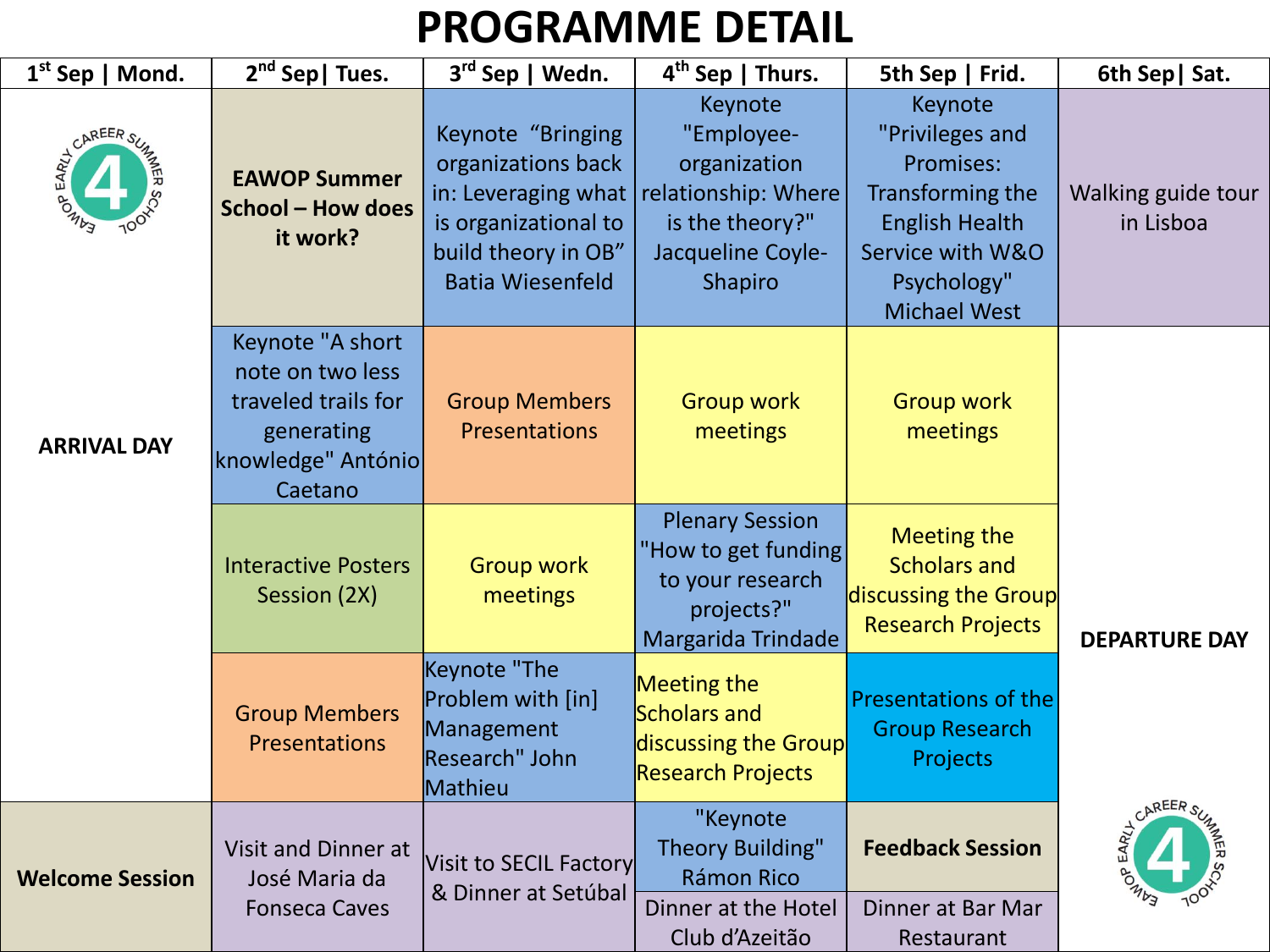





## **EVALUATION BY THE PARTICIPANTS**

#### **POSITIVE ASPECTS**

- $\triangleright$  Diverse social program activities (e.g., Dinner Quizz was great)
- $\triangleright$  Tasty food
- $\triangleright$  Hotel with great facilities, rooms and common spaces
- Inspiring and different keynotes
- Very nice combination between work and social program
	- Groups with people from different universities, grounding for future

collaboration

- Poster presentations were great
- Great opportunity to know each other informally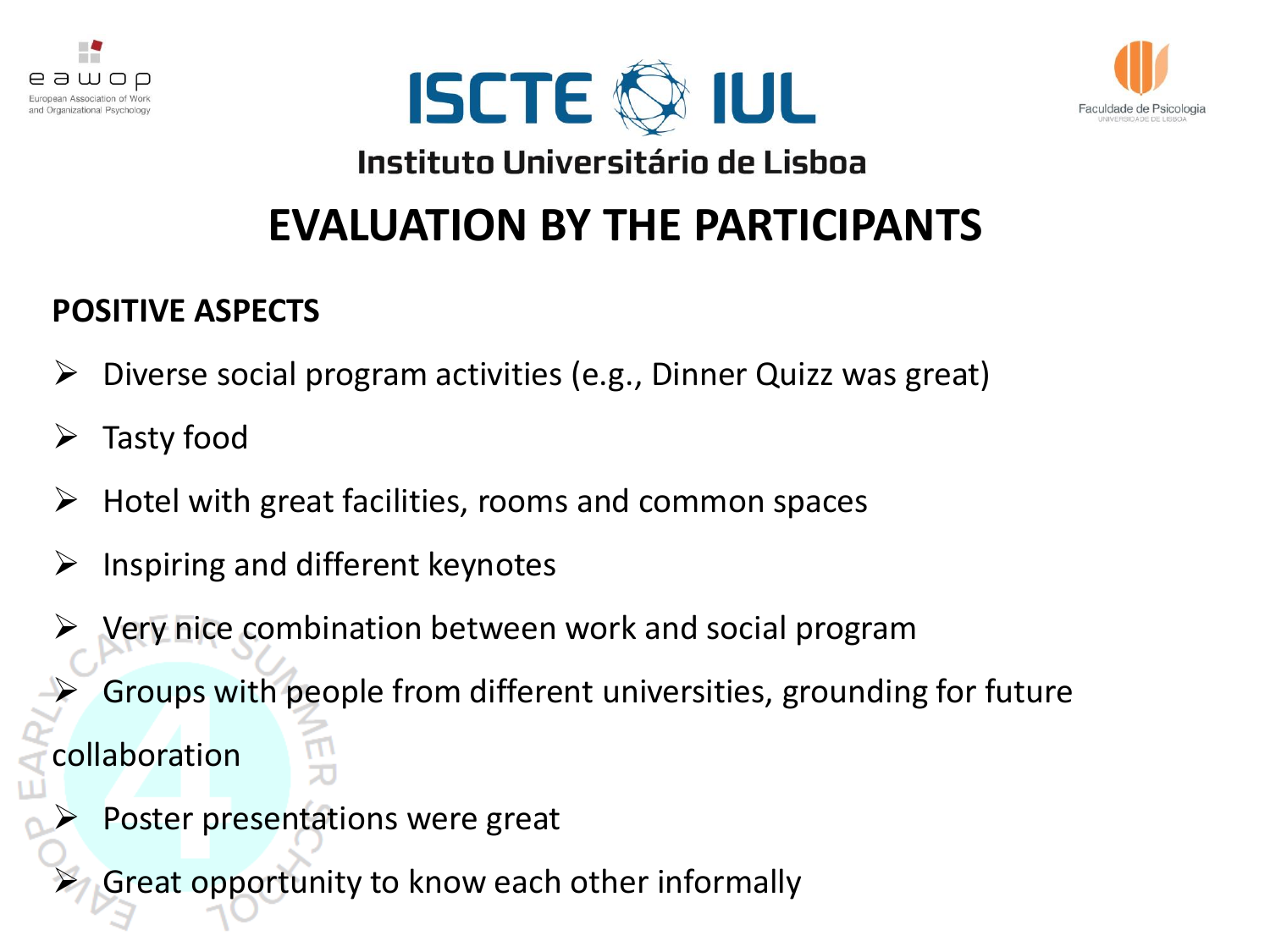







**STANDARD DEVIATION = 1,51 MEAN = 8,27**